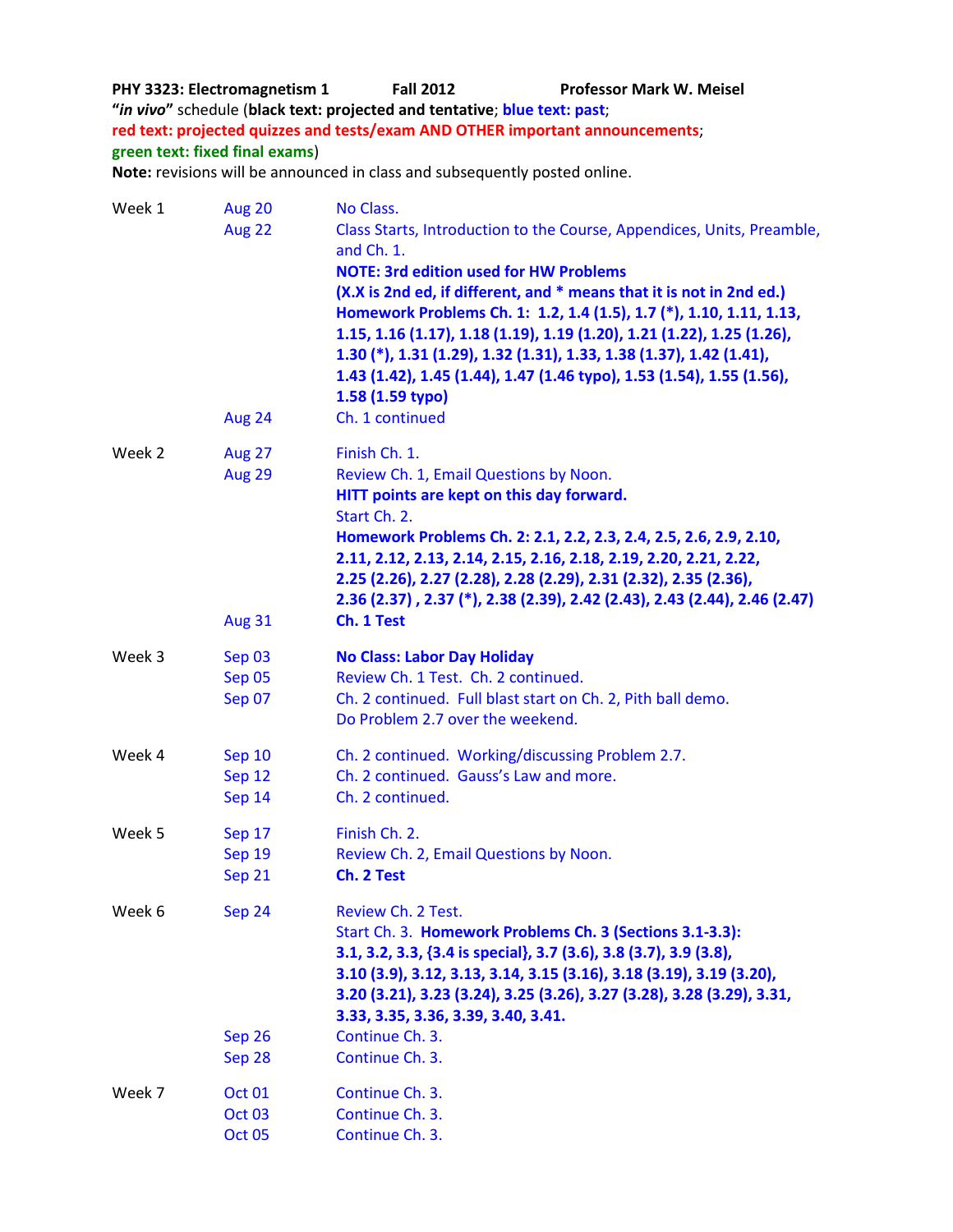| Week 8  | NO Office Hours for Meisel during this week. |                                                                          |  |
|---------|----------------------------------------------|--------------------------------------------------------------------------|--|
|         | <b>Oct 08</b>                                | Continue Ch. 3. Professor Stanton.                                       |  |
|         |                                              | On Monday, provide Professor Stanton with Problems to cover.             |  |
|         | <b>Oct 10</b>                                | Review Ch. 3 covering the Problems posed on Monday. Professor Stanton.   |  |
|         | <b>Oct 12</b>                                | Ch. 3 Test. Proctor: Long Zhang.                                         |  |
| Week 9  | <b>Oct 15</b>                                | Review Ch. 3 Test.                                                       |  |
|         |                                              | Start Ch. 4. Homework Problems Ch. 4: 4.4, 4.5, 4.6, 4.10, 4.11,         |  |
|         |                                              | 4.13, 4.15, 4.18, 4.21, 4.22, 4.28 (4.29), 4.33 (4.36), 4.36 (4.26)      |  |
|         | <b>Oct 17</b>                                | Continue Ch. 4.                                                          |  |
|         | <b>Oct 19</b>                                | Continue Ch. 4.                                                          |  |
| Week 10 | <b>Oct 22</b>                                | Continue Ch. 4.                                                          |  |
|         | <b>Oct 24</b>                                | Continue Ch. 4.                                                          |  |
|         | <b>Oct 26</b>                                | Review Ch. 4. Email Questions by Noon.                                   |  |
| Week 11 | <b>Oct 29</b>                                | Ch. 4 Test                                                               |  |
|         | <b>Oct 31</b>                                | Start Ch. 5.                                                             |  |
|         |                                              | Homework Problems Ch. 5: 5.4 (5.3), 5.5 (5.4), 5.6 (5.5), 5.8, 5.9,      |  |
|         |                                              | 5.10, 5.11, 5.15 (5.18), 5.16 (5.19), 5.21 (5.24), 5.22 (5.25),          |  |
|         |                                              | [5.33 (5.36), you should understand the notation], 5.48 (5.14),          |  |
|         |                                              | 5.56 (5.42), 5.58 (5.50).                                                |  |
|         | <b>Nov 02</b>                                | Review Ch. 4 Test. Continue Ch. 5.                                       |  |
| Week 12 | <b>Nov 05</b>                                | Continue Ch. 5.                                                          |  |
|         | <b>Nov 07</b>                                | Continue Ch. 5.                                                          |  |
|         | <b>Nov 09</b>                                | <b>No Class: UF Homecoming Events.</b>                                   |  |
| Week 13 | <b>Nov 12</b>                                | No Class: Veterans Day observed.                                         |  |
|         | <b>Nov 14</b>                                | Continue Ch. 5.                                                          |  |
|         | <b>Nov 16</b>                                | Finish Ch. 5. Email Questions by Noon.                                   |  |
| Week 14 | <b>Nov 19</b>                                | Ch. 5 Test.                                                              |  |
|         | <b>Nov 21</b>                                | <b>No Class: Thanksgiving Holiday.</b>                                   |  |
|         | <b>Nov 23</b>                                | <b>No Class: Thanksgiving Holiday.</b>                                   |  |
| Week 15 | <b>Nov 26</b>                                | Review Ch. 5 Test.                                                       |  |
|         |                                              | <b>Extra Credit Exercise for (0 to 10 potential extra credit points)</b> |  |
|         |                                              | (if and only if > 80% response rate for course evaluations)              |  |
|         |                                              | "GatorRater"(?): https://evaluations.ufl.edu/evals/                      |  |
|         |                                              | Read: "Oliver Heaviside: a first rate oddity" by Bruce J. Hunt, in       |  |
|         |                                              | Physics Today, Vol. 65 (Issue 11:Nov. 2012) pp 48-54, see:               |  |
|         |                                              | http://www.physicstoday.org/resource/1/phtoad/v65/i11/p48_s1             |  |
|         |                                              | AND Write: 1 page, 1 in all margins, 12 point "standard" font:           |  |
|         |                                              | "What I learned by reading the article about Oliver Heaviside:           |  |
|         |                                              | from a science and personal perspective!"                                |  |
|         |                                              | Must be submitted to Turnitin.com by 11:59 pm on 05 Dec.                 |  |
|         |                                              | Start Ch. 6. Homework Problems Ch. 6: 6.7, 6.8, 6.9,                     |  |
|         |                                              | 6.14(6.13), 6.15(6.14), 6.23(6.21).                                      |  |
|         |                                              | Deadline for Make-up Participants to Email Meisel by 8 am.               |  |
|         | <b>Nov 28</b>                                | Continue Ch. 6.                                                          |  |
|         | <b>Nov 30</b>                                | Continue Ch. 6.                                                          |  |